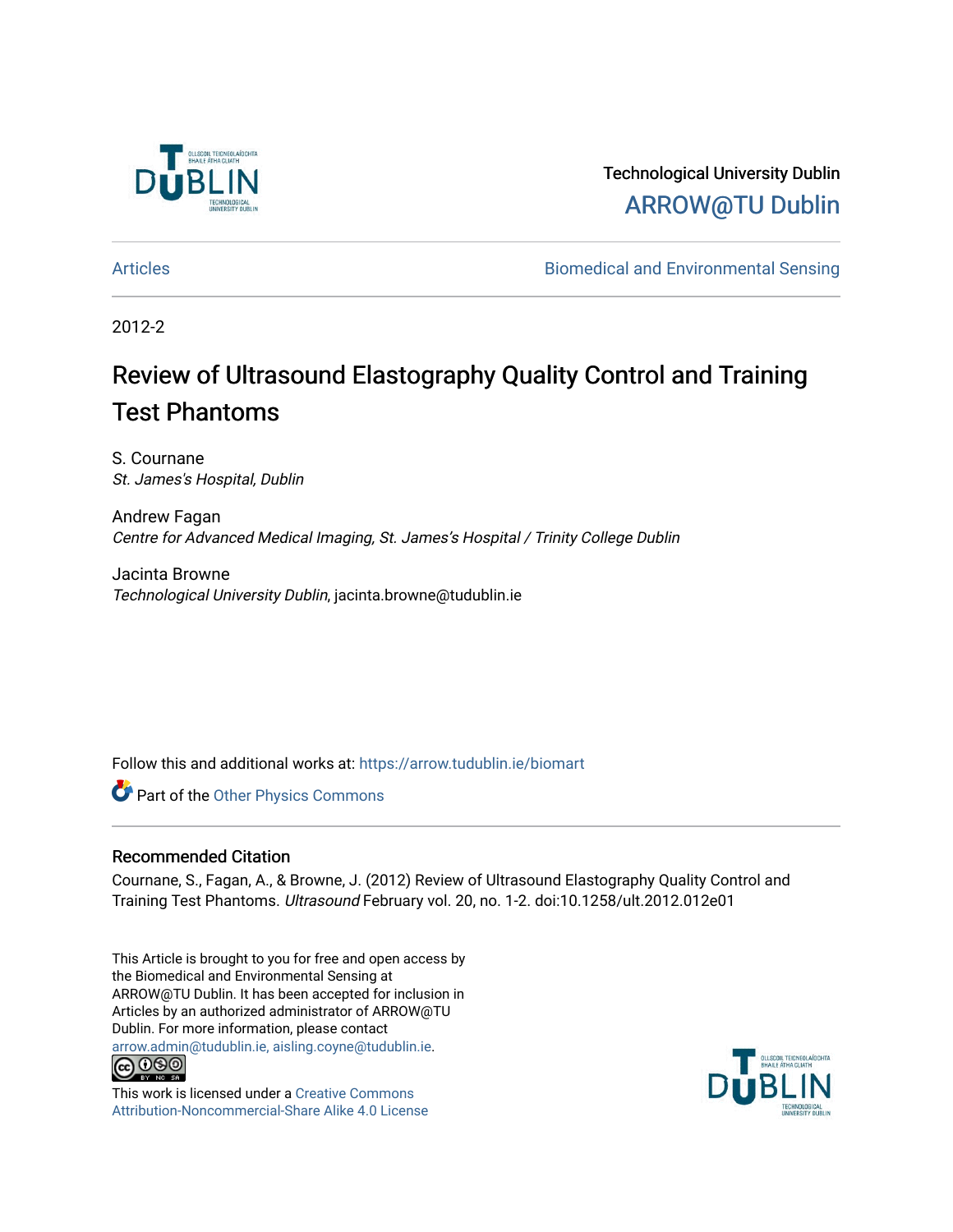## **Review of Ultrasound Elastography Quality Control and Training Test Phantoms**

### $\mathbf S$  Cournane<sup>1</sup>, A J Fagan<sup>1,2</sup> and J E Browne<sup>3</sup>

<sup>1</sup>Dept. Medical Physics & Bioengineering, St. James's Hospital, Dublin 8, Ireland <sup>2</sup>Centre for Advanced Medical Imaging (CAMI), St. James's Hospital (Trinity College, Dubli <sup>2</sup> Centre for Advanced Medical Imaging (CAMI), St. James's Hospital / Trinity College, Dublin 8, Ireland <sup>3</sup>Medical Ultrasound Physics and Technology Group, School of Physics, Dublin Institute of Technology, Kevin's Street, Dublin 8, Ireland

#### **Abstract**

While the rapid development of ultrasound elastography techniques in recent decades has sparked its prompt implementation in the clinical setting adding new diagnostic information to conventional imaging techniques, questions still remain as to its full potential and efficacy in the hospital environment. A limited number of technical studies have objectively assessed the full capabilities of the different elastography approaches, perhaps due, in part, to the scarcity of suitable tissue-mimicking materials and appropriately designed phantoms available. Few commercially-available elastography phantoms possess the necessary test target characteristics or mechanical properties observed clinically, or indeed reflect the lesionto-background elasticity ratio encountered during clinical scanning. Thus, while some phantoms may prove useful, they may not fully challenge the capabilities of the different elastography technniques, proving limited when it comes to quality control (QC) and/or training purposes. Although a variety of elastography tissue-mimicking materials, such as agar and gelatine dispersions, co-polymer in oil and poly(vinyl) alcohol cryogel, have been developed for specific research purposes, such work has yet to produce appropriately designed phantoms to adequately challenge the variety of current commercially-available elastography applications. Accordingly, there is a clear need for the further development of elastography TMMs and phantoms to keep pace with the rapid developments in elastography technology, to ensure the performance of these new diagnostic approaches are validated, and for clinical training purposes.

#### **1. Introduction**

For more than two decades, ultrasound elastographic techniques for both measuring and imaging the mechanical properties of soft tissues have been of great interest, with the aim of these techniques being the presentation of mechanical information of the tissue.<sup>1-4</sup> Changes in the mechanical properties of tissues are known to correlate closely with various pathological conditions and hence ultrasound elastography should provide a method for differentiating between various abnormalities and pathological states which may not be apparent using traditional ultrasound imaging techniques.<sup>5-7</sup> The technology has now reached the stage where numerous incarnations have left the research laboratory and are appearing in the clinical environment.

Elastographic techniques typically investigate the elastic nature of compliant tissue tracking the longitudinal strain of tissue elements by ultrasonically assessing the one-dimensional local displacements in the medium.<sup>1</sup> Depending on the specific technology and/or clinical application, the mechanical information can then be either presented as an average measurement across an assumed homogeneous organ (for example, the liver) or, for more heterogeneous tissue sections, presented in the form of a parametric map of relative tissue property (typically either strain or Young's modulus  $1-4$ ), where a knowledge of normal and pathological values can thus provide additional diagnostic possibilities beyond that of conventional imaging techniques. $5-7$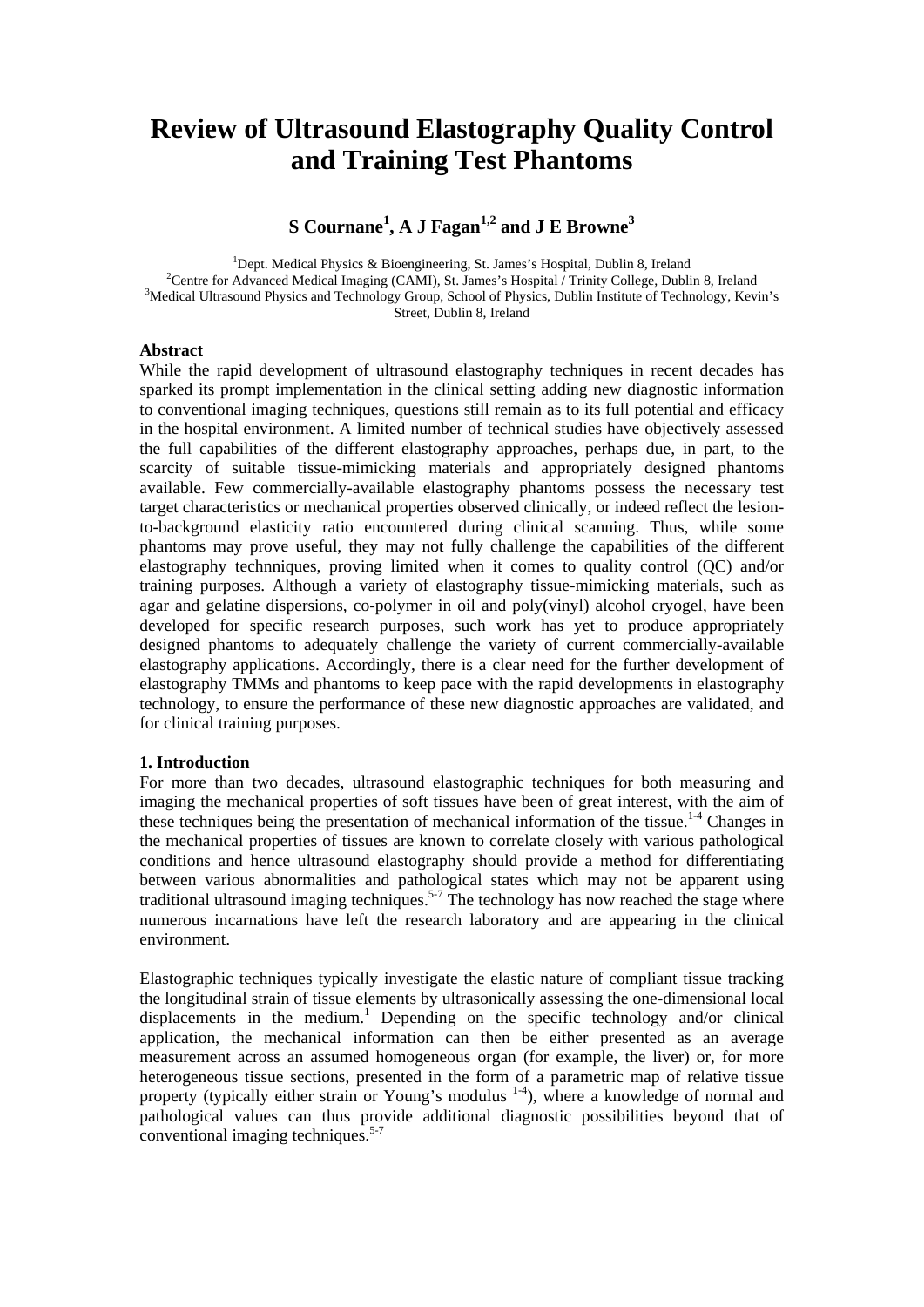Test objects are widely used in ultrasound imaging. These reproduce the essential geometric features of tissue and are acoustically equivalent so that images are comparable with those produced clinically. Often, simulated lesions of different sizes are embedded within a tissuemimic to enable studies to be performed which are concerned with the detection of minimal lesion size. Test objects generally have 3 functions, providing a source of realistic and reproducible datasets in the development of new ultrasound techniques, for the objective evaluation of the accuracy of particular measurements (eg. lesion size, stenosis diameter), and for use in QA/QC programmes.

A concern relating to the clinical implementation of this new technology may be the lack of adequate end-user training, which could be significant when one considers that in some cases the patient probe can incorporate both a conventional imaging transducer and a device for introducing a shear wave into the patient, coupled with the need to obtain accurate and sensitive quantitative measurements. Here again, test phantoms have a role to play, ranging from simple phantoms designed to allow the user familiarise themselves with the probe and how to make a measurement, to more complex phantoms containing various targets designed to train users in the identification of tissue pathology in a realistic model using the elastographic information content alone or perhaps also in conjunction with B-mode imaging.

The aim of this article is thus to review both the research-based and commercially-available test objects which have been developed for both quality control and training purposes, covering both their design and composition and their appropriateness for use in various clinical situations. The review will begin with a brief description of the technology underpinning the main clinically-available ultrasound elastography systems (for a more indepth treatise, the reader is referred to the article by Dr. Peter Hoskins in this issue) together with a description of the main tissue mimicking materials (TMMs) which have been developed for use in the various test phantoms.

#### **2. Elastography techniques**

Four main elastographic approaches have been developed: static elastography, dynamic elastography, transient elastography and remote elastography.<sup>6,8</sup> Of these four, static, remote and transient elastography have been successfully implemented in the clinical environment and thus are briefly discussed here.

#### *2.1 Static Elastography*

Static elastography examines the tissue's response to compression by comparing ultrasonic signals of tissue before and after compression.<sup>2,9</sup> Static elastography techniques have been implemented by a number of manufacturers such as General Electric (USA), Hitachi (Japan), Philips (The Netherlands), Siemens (Germany) and Toshiba (Japan), and have become commercially available on ultrasound scanners in the clinical areas of breast, prostate and thyroid imaging. In most cases, compression to the area of interest is manually applied, with some scanners relying on internal patient movement such as respiratory or cardiac motion.<sup>10-13</sup> The commercially-available intravascular ultrasound (IVUS) system (EndoSonics, USA) investigates the morphology of the coronary wall and plaque by observing the induced strain in the vascular tissue via different levels of the intraluminal pressure.<sup>14</sup> While static elastography is beneficial for IVUS, the technique is regarded as being limited when applied to deep organs such as the liver where predictable and controlled compression is not easily attainable due to the organ's depth. $2$  Consequently, its use has been limited to the clinical areas highlighted above, and test objects should be designed with this in mind. The static elastography technique is thus restricted to investigating relative elasticity in small parts applications and as such a suitable test object for this technique should contain inserts of varying stiffness and sizes relative to the background material, with a range of mechanical properties similar to those found in the tissue of interest; see Table 2 for details.

#### *2.2 Remote Elastography*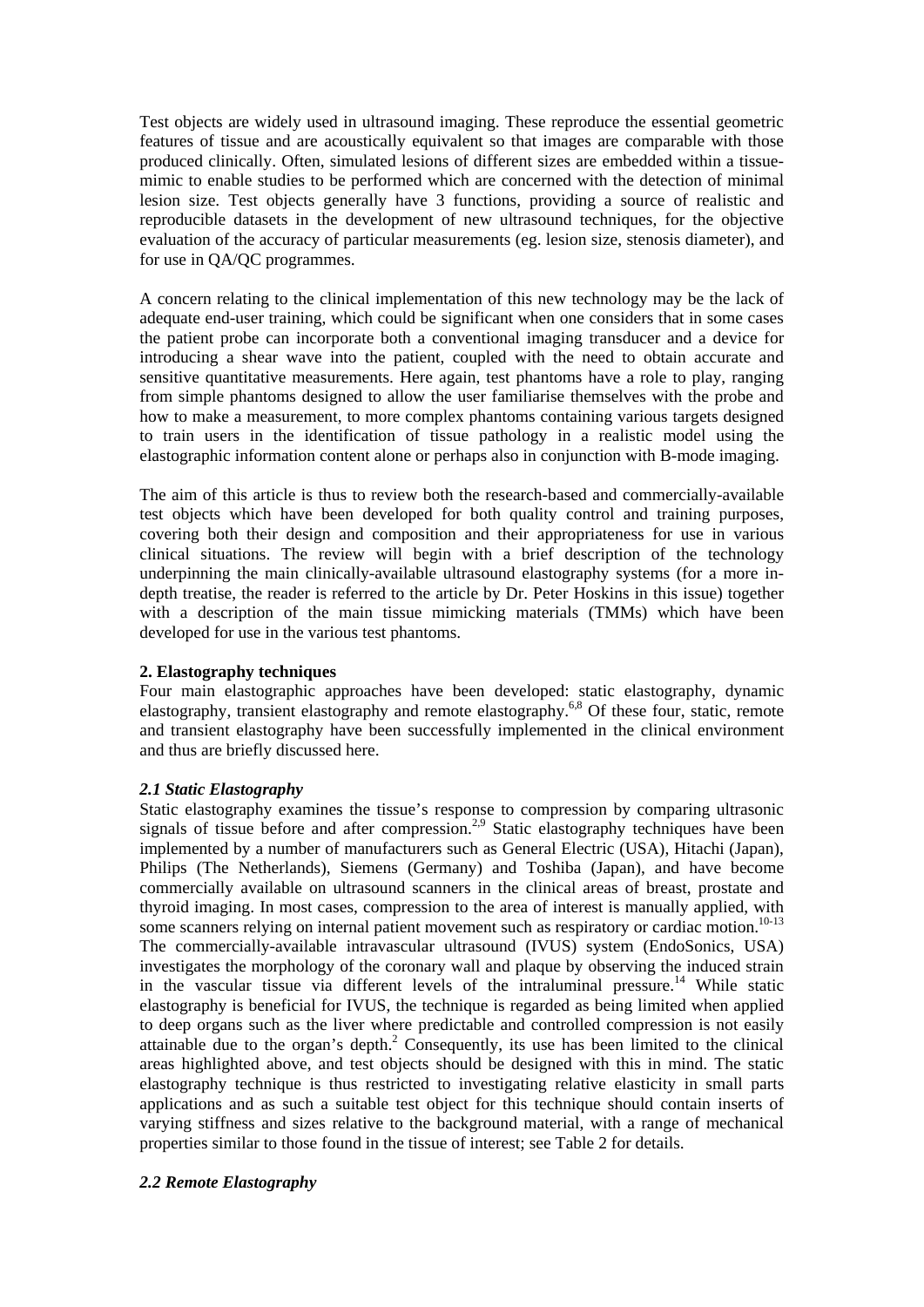Acoustic radiation force elastography, also known as remote elastography, utilises an acoustic radiation force to generate localised displacements within the tissue by the transfer of momentum from the acoustic wave to the propagation medium. This transfer of momentum can be used for different elastography approaches, either for strain imaging or for the generation of shear-waves for making a quantitative stiffness measure.

For strain imaging, the mechanical strain within the tissue can be evaluated by measuring local tissue displacements, using ultrasonic correlation-based methods.<sup>4</sup> This technique, effectively a form of static elastography with the compression effected using focussed ultrasound, has been implemented clinically by Siemens (Germany) in the form of "Virtual Touch<sup>TM</sup> Tissue Imaging". Acoustic radiation force impulse imaging (ARFI) of this type has been demonstrated to show clinical promise for use with radiofrequency ablation procedures of liver lesions.15 An appropriate test phantom for performance assessment of ARFI strain imaging, similar to that of static elastography, would contain inserts of varying stiffness and sizes embedded in relatively lower background TMM.

ARFI can also be used to quantity tissue stiffness in a selected region of interest through ultrasonically measuring the velocity of shear waves produced by the acoustic radiation impulse. This technique has been implemented in the form of Siemen's "Virtual Touch Tissue Quantification" and has been used for the diagnosis of chronic liver disease by correlating shear wave velocity with liver fibrosis.<sup>16</sup> For ARFI, where the shear wave velocity is measured, test phantoms should contain homogenous regions with a range of shear wave velocities for assessment of the systems accuracy. The range of mechanical properties for ARFI phantoms should be similar to those found in the tissue of interest, see Table 2 for details.

Further applications of ARFI elastography come in the form of supersonic shear imaging (SSI) produced by Supersonic Imagine (France), which also relies on an acoustic radiation force to excite the shear wave. The resultant tissue elasticity information is provided in the form of an elasticity map which is overlaid on the B-mode image, rather than a numerical estimation of the shear wave velocity averaged across an interrogated area of interest. The SSI technique derives its elasticity map by relating tissue stiffness to the shear wave velocity, and, in the case of liver assessment, has also been shown to offer a quantitative assessment of liver parenchyma stiffness, where the global elasticity can be calculated from the measured image.<sup>17</sup> The clinical application areas for the SSI technique also extend beyond the liver to encompass breast, prostate and thyroid imaging. SSI can be used to investigate relative elasticity in tissue and, thus, in these instances a suitable test object for this technique should contain lesion-like inserts of varying stiffness relative to the background TMM, with a range of mechanical properties similar to those found in the tissue of interest (see Table 2). Where SSI offers a quantitative estimation of a homogenous region of tissue, such as in the liver, a suitable phantom would be one which contained a set of homogenous regions of increasing stiffness for calibration of the systems' ability to accurately determine the relevant tissue's Young's modulus.

#### *2.3 Transient Elastography*

Transient elastography utilises a low frequency short-pulsed excitation to excite the tissue of interest.6,9 The resultant mechanical stimulation causes the propagation of a low-frequency shear wave in the tissue with a velocity related to the tissue stiffness and which can be measured using an ultrasound pulse-echo mode.<sup>6,9</sup> A current commercially-available implementation of transient elastography is the Fibroscan® system produced by Echosens (France). The Fibroscan® is designed for use in the assessment of liver fibrosis by quantifying liver stiffness, which has been shown to correlate with fibrosis, through the use of a shear elasticity probe. A shear wave, excited by a low-frequency vibrator with an ultrasonic single-element transducer, is tracked and its velocity derived. The system assumes that the liver is a uniform medium and consequently averages its single measurement over a specific region within the patient, and hence an appropriate phantom for assessment of this system's accuracy would need to be homogenous rather than containing small targets as would typically be the case for a spatially-resolved technique.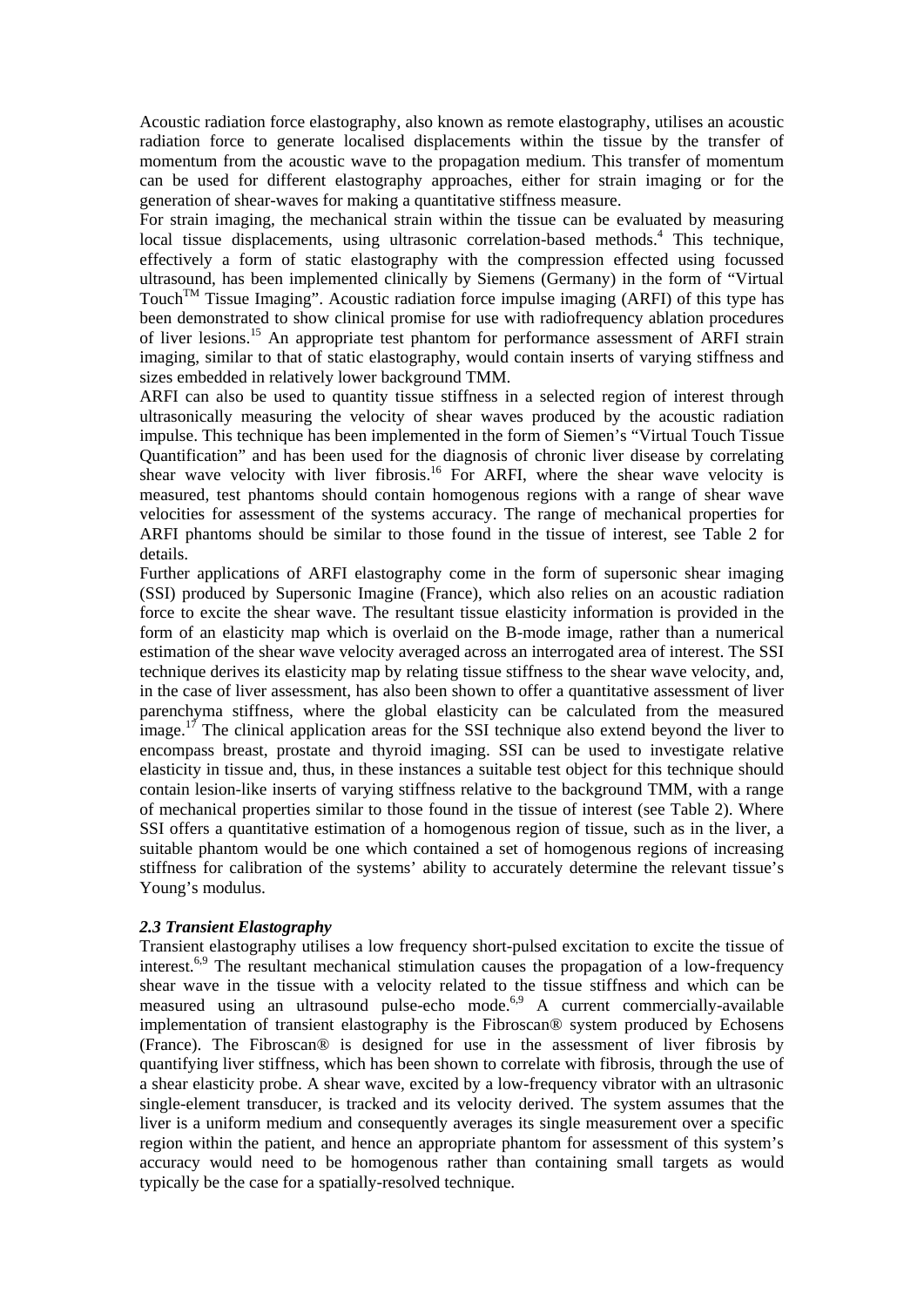#### **3. Relevant Standards and Design Criteria**

Ultrasound phantoms play an important role in the quality control (QC) and performance testing of ultrasound equipment, and are also very useful tools for providing an initial safe means for clinical training in instances where the phantom has clinically-relevant targets. In order to ensure that the measurements taken on such QC test phantoms are consistent with clinical performance, test objects should be tissue-mimicking, exhibiting similar acoustic properties to tissue across the range of frequencies used diagnostically.18 The "International Electrotechnical Commission (IEC) 1390"<sup>19</sup> and the "American Institute of Ultrasound in Medicine (AIUM) Standard 1990"  $^{20}$  standards for conventional B-mode ultrasound tissue mimicking material recommend an acoustic velocity of 1540 m/s, attenuation coefficients of between  $0.5 - 0.7$  dBcm<sup>-1</sup>MHz<sup>-1</sup> for the frequency range of 2 – 15 MHz, with a linear response of attenuation to frequency,  $f^1$ , as detailed in Table 1.

**Table 1.** Summary of the IEC 1390 and AIUM Standard 1990 standards for conventional Bmode ultrasound tissue mimicking materials.<sup>19,20</sup>

| <b>Acoustic Velocity</b><br>(m/s) | <i>Attenuation</i><br>Coefficient<br>$(dBcm-1MHz-1)$ |          | Response of<br><i>Attenuation</i><br>Coefficient to<br>frequency |  |  |
|-----------------------------------|------------------------------------------------------|----------|------------------------------------------------------------------|--|--|
| 1540                              | $0.5 - 0.7$                                          | $2 - 15$ | $f'$ (linear)                                                    |  |  |

However, for ultrasound elastography TMMs, no mechanical standards have been recommended. Nevertheless, it is reasonable to state that the IEC and AIUM standards should be applied for ultrasound elastography phantoms, with the additional integration into the design of the range of mechanical characteristics mimicking both healthy and pathological tissue. Indeed, the relevant commercial and scientific literature reveals that both manufacturers and researchers alike have designed ultrasound elastography TMMs to match the acoustic properties of soft tissue with some integration of the mechanical properties of soft tissue.<sup>21-37</sup> Questions still remain, however, as to the efficacy and suitability of such TMMs for their intended purposes. Table 2 presents a list of suggested tissue mimicking properties matched to specific clinical applications, based on measured mechanical properties properties matthew to specific chinical applications, cased on including increments properties are usually representative of the approximate stiffness values of the healthy tissue in the respective clinical application, while the range of the target stiffness usually represents the typical values of malignant lesions. The minimum target dimensions seem to reflect the minimum lesion dimensions detected in the studies, while the elastic contrast is the ratio of the stiffness of the target to that of the background material. In the case of fibrosis of the liver, the liver parenchyma range represents those stiffness values encountered for the various stages of fibrosis of the liver, where the disease is regarded as affecting the whole liver rather than simply manifesting in the form of lesions.

**Table 2.** Proposed mechanical properties for tissue mimicking materials, including background and target stiffness values and elastic contrast, in addition to the typical target dimensions for each of the respective clinical applications.

| <i>Clinical</i><br><b>Applications</b> | <b>Mechanical Properties</b> | <b>Typical Range</b><br>of Target |                     |                           |
|----------------------------------------|------------------------------|-----------------------------------|---------------------|---------------------------|
|                                        | <b>Background</b><br>(kPa)   | Target $(kPa)$                    | Elastic<br>Contrast | <b>Dimensions</b><br>(mm) |
| Breast 11,38,39                        | 25                           | $30 - 200$                        | $12 - 8$            | $1 - 20$                  |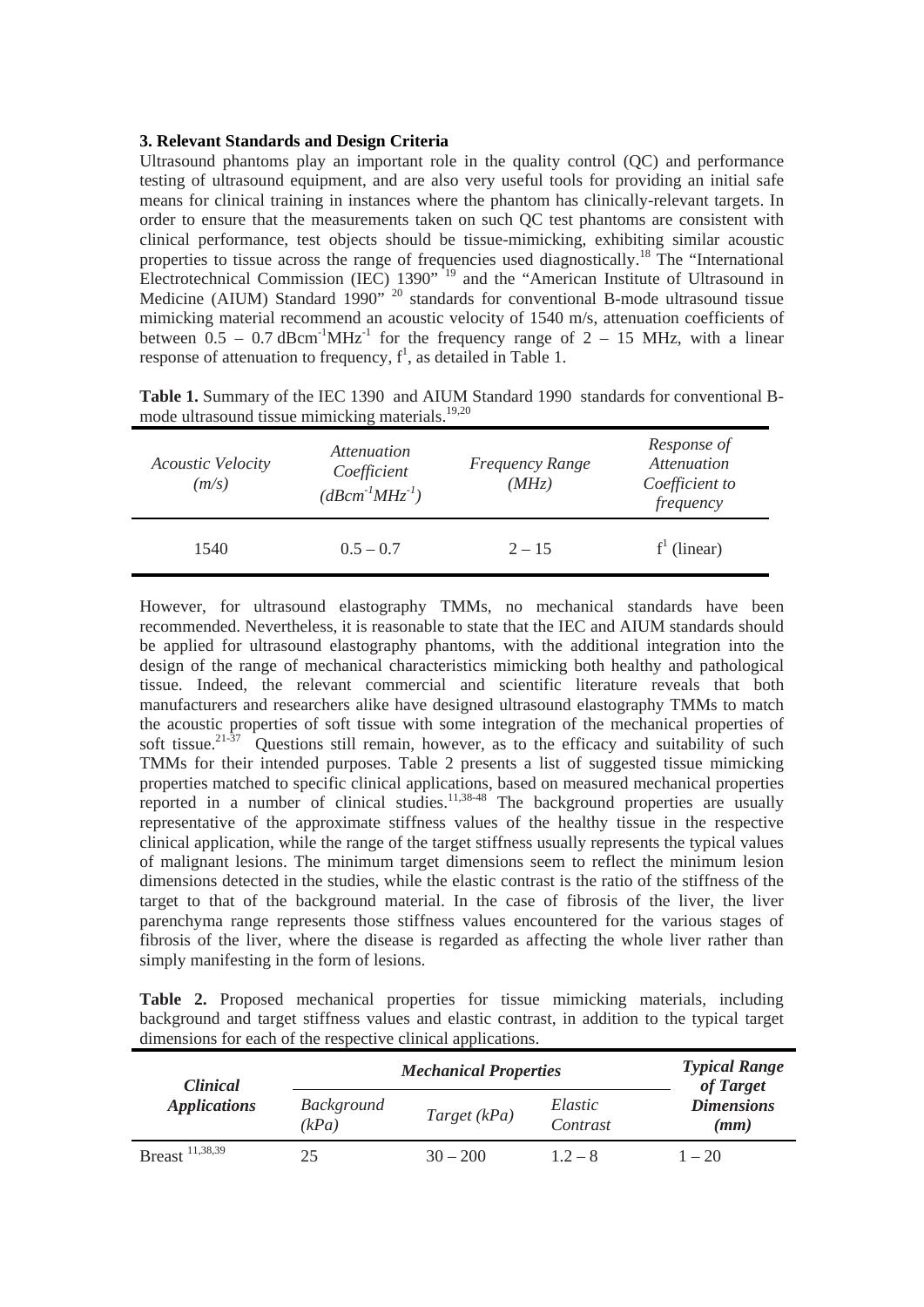| Prostate $40-43$             | 15            | $10 - 40$  | $0.7 - 2.7$ | $5 - 40$  |
|------------------------------|---------------|------------|-------------|-----------|
| Thyroid $44,45$              | 10            | $15 - 180$ | $1.5 - 18$  | $10 - 40$ |
| Liver $46,47$                | $\mathcal{R}$ | $3 - 16$   | $1 - 5.3$   | $10 - 80$ |
| Liver parenchyma $48$ 3 – 30 |               |            |             |           |

In Section 4, the current commercially-available ultrasound elastography test phantoms are described, with a distinction made between those aimed at QC testing and those developed primarily for training purposes. The properties of the phantoms are examined in the context of their tissue-mimicking characteristics and their suitability for their intended applications. An overview is then provided in Section 5 of the broad range of research phantoms which have been described in the literature, together with a description of the novel TMMs used in their construction. These TMMs, which were developed to optimally replicate both the acoustic and mechanical properties of the soft tissue of interest in the respective studies, will also be discussed in terms of the suitability of their application to the different ultrasound elastography techniques.

#### **4. Commercially-available elastography phantoms**

Only one company (Computerized Imaging Reference Systems CIRS) Inc., USA) has produced phantoms specifically designed for quality control testing and/or performance assessment of clinical ultrasound elastography systems. These phantoms (specifically models 049 and 049a) contain targets of varying Young's modulus values (quoted as being 8, 14, 45, 80 kPa) embedded in a uniform background material with a stated Young's modulus of 25  $kPa<sup>23</sup>$  The former contains spherical targets of diameter 10 and 20 mm while the latter contains a set of cylindrical target masses with varying diameters in the range  $1.58 - 6.49$ mm. CIRS also produce a multi-purpose multi-tissue phantom (model 040GSE) with two sets of elastography targets (quoted as being 10, 40 and 60kPa) given below.<sup>24</sup>All elastography phantoms produced by CIRS are manufactured with the tissue-mimicking material Zerdine®, which has an acoustic velocity of approximately  $1540 \pm 10$  m/s and an attenuation coefficient of 0.5 dB/cm/MHz,18 although the material's response to frequency has been found to be nonlinear varying as  $0.48f^{1.3}$ .<sup>18</sup> The embedded spherical and cylindrical targets are at clinicallyrelevant depths for small parts applications, ranging from  $15 - 60$  mm in both the 049 and 049a phantoms and 15 and 50 mm in the CIRS 040GSE.<sup>23,24</sup> The Young's modulus values, however, are of a limited range for determining the elastographic accuracy and across the full range encountered during clinical scanning of the prostate, breast and liver, and further do not adequately reflect the lesion-to-background elasticity ratio observed clinically. Furthermore, while the background material has a suitable Young's modulus for mimicking breast tissue, the value is not appropriate in the case of the prostate, thyroid or liver. In addition, these phantoms are not suitable for the performance testing of devices such as the Fibroscan®, the operation of which dictates the use of a range of homogenous phantoms of varying Young's modulus values rather than those containing embedded targets for the measurement of the stiffness of targets relative to the background tissue. Nevertheless, the designs of the CIRS phantoms are quite well suited to QC testing of small parts applications for static, ARFI and SSI elastography techniques.

Clinical training phantoms, which are important for providing an initial safe tissue mimicking medium for clinical training purposes, are generally anthropomorphic in design, and commercially available from two manufacturers, namely CIRS Inc and Blue Phantom (USA).<br><sup>21,22,25</sup> CIRS have produced two training phantoms, one for prostate scanning (model 066) and one for breast scanning (model 059). The CIRS model 066 phantom simulates the prostate area and adjoining structures and includes three randomly embedded 10mm diameter isoechoic lesions which are three times the stiffness of the simulated prostate tissue, thereby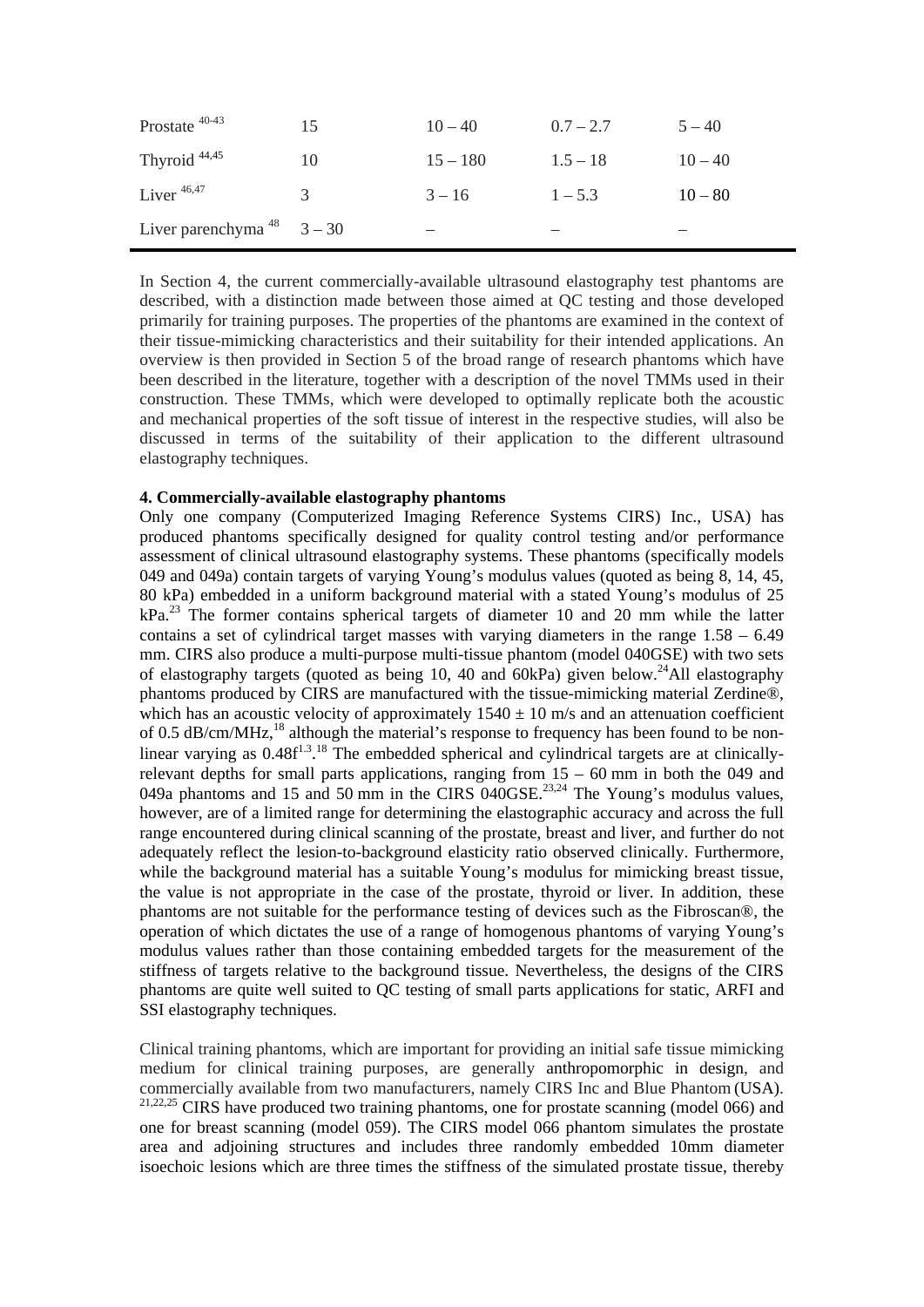making the lesions detectable only when using elastographic techniques.<sup>22</sup> There is, however, limited detail in both the commercial and scientific literature as to the stiffness values of both the background and target material of this phantom and whether they are representative of those seen clinically in the prostate. In addition, both the lesion diameter and elastic contrast are at the upper range of those reported clinically and thus may not be challenging enough to provide adequate training to the clinician or to adequately challenge the elastography technique under evaluation. The CIRS model 059 phantom mimics the anatomical and ultrasonic properties of breast tissue and similarly contains lesion-mimicking masses  $(2 - 10)$ mm in diameter) of an isoechoic nature with a Young's modulus, again, three times that of the background material.<sup>21</sup> However, as with the model 066 phantom, there is limited information regarding the reported stiffness values of this phantom and furthermore, the target-tobackground ratio may not be challenging enough to provide adequate training to the clinician or to adequately challenge the evaluated elastography technique. The elastography phantom manufactured by Blue Phantom<sup>TM</sup> is designed for breast applications and caters not only for elastography clinical training, having embedded lesions of varying stiffness and size, but also contains masses of varying echogenicity and varying diameter  $(6 - 11 \text{ mm})$  which can be used for conventional B-mode ultrasound training.<sup>25</sup> However, once again, limited details of the stiffness values of both the target and background material, or indeed of the elastic contrast, have been reported in either the commercial and scientific literature and thus, it is difficult to ascertain the capabilities of this phantom in terms of its ability to fully mimic the properties of breast tissue.

The clinical training phantoms described above have been developed specifically for imaging and biopsy training purposes in the clinical applications of breast and prostate imaging. Nevertheless, it is clear that considerable further scope exists for the development of more clinically-relevant phantoms for both QC/performance testing and training purposes, from the point of view of replicating a broader range of pathologies in the areas currently mimicked but also for extending the application to other anatomical sites of interest.

#### **5. Research elastography phantoms**

A wide variety of phantoms developed by elastography research laboratories have been reported in the literature, where the motivation has typically been to evaluate the performance of the ever-increasing range of research and commercial ultrasound elastography techniques. Many of these groups have focused on the use of novel TMMs in the construction of these phantoms, with a view to extending the range of pathologies and/or anatomical sites to which they can be applied, extending their reach beyond that of the commercially-available phantoms. Thus, these phantoms will be reviewed in the following sub-sections by categorising them according to the TMM used in their construction. Table 3 lists details of both the research and commercial phantoms including their acoustic and mechanical properties and their limitations.

#### *5.1 Agar and gelatine dispersions*

The combination of agar and gelatin in TMMs has revealed interesting characteristics, with the ultimate stiffness properties of the material controllable with the addition of macroscopic safflower oil droplets, and the acoustic velocity and attenuation controlled by the addition of propylene glycol and glass beads, respectively. TMMs based on these constituent materials have been used to produce relatively simple heterogeneous phantoms containing inserts of varying elastic contrast, with the geometry and elastic properties of the material proving to be relatively stable with time.<sup>26</sup> Further development of the material as an elastography tissuemimic has seen it utilised in the manufacture of an anthropomorphic breast phantom, mimicking the properties of both subcutaneous fat and glandular tissue. In addition, embedded lesion-like inserts with a variety of geometries and mechanical properties have been constructed, representing a range of pathologies.<sup>27,28</sup> The Young's modulus values produced by these agar and gelatin dispersions have ranged between  $5 - 135$  kPa, a range representative of soft tissue, while the acoustic velocity and attenuation values achieved have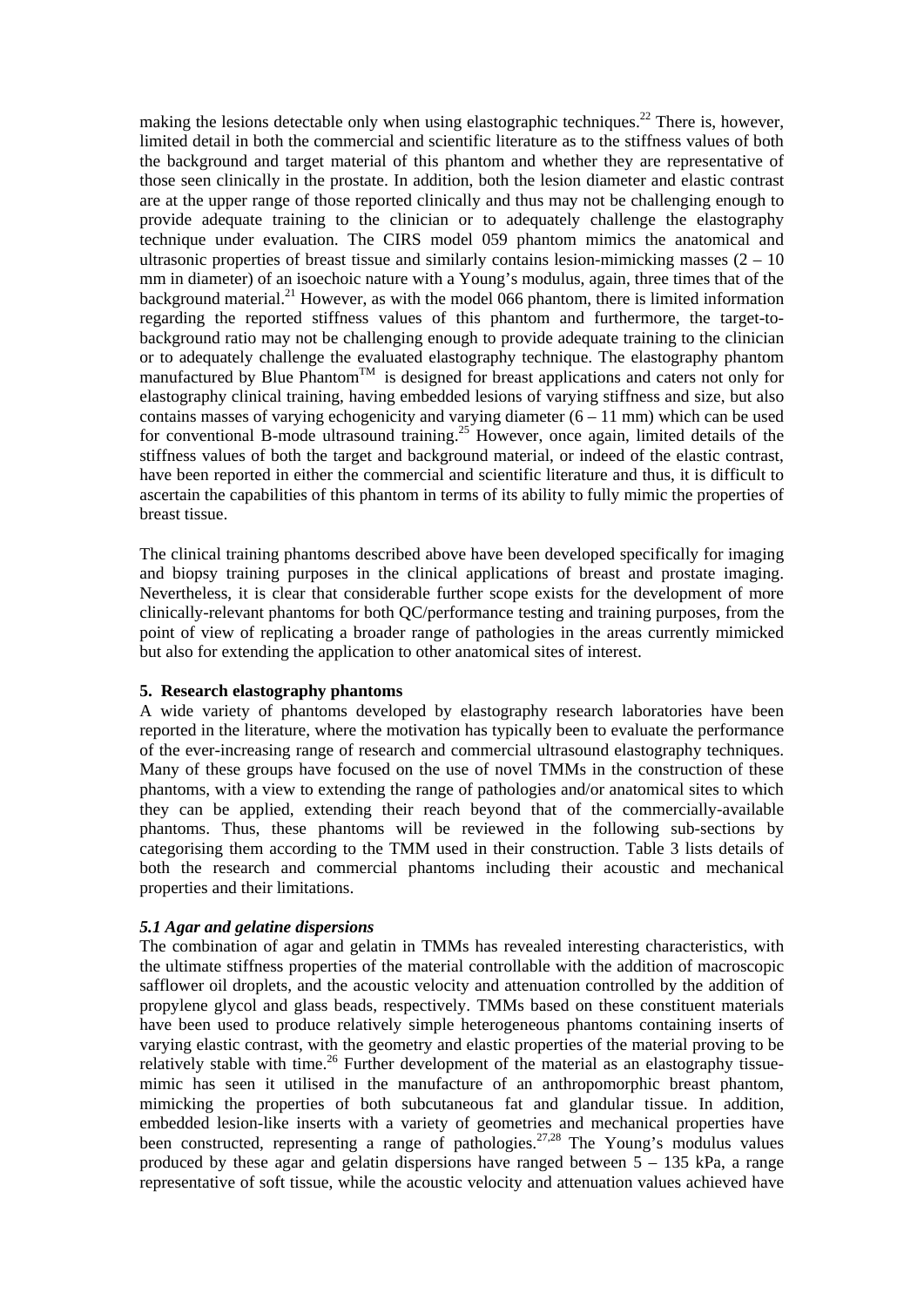ranged between  $1492 - 1575$  m/s and  $0.1 - 0.52$  dB/cm/MHz, respectively, again representative of soft tissue.<sup>26-28</sup> Agar and gelatin based materials have proved successful in validating and testing transient elastography using acoustic radiation force impulse,  $30$  where the produced phantom has contained targets of high stiffness embedded in a lower Young's modulus background material. Another clinical application of this TMM has been the carotid artery, where the mechanical properties of the carotid artery were successfully mimicked for validation of noninvasive strain imaging using gelatin dispersions.<sup>29</sup> It is clear that the agar and gelatine dispersions can demonstrate great versatility across clinical applications and can be used in phantoms for any of the elastography techniques; however, the full potential of this TMM has yet to be explored. Furthermore, the proposed function of agar and gelatin dispersion phantoms has been to serve as intermediaries between simple phantoms and actual patients in order to assess elastography systems and techniques in the research stage,  $27$  and thus, little emphasis has been placed on producing phantoms suitable for QC of commercially-available systems. In addition, the manufacture process of such dispersions involves the use of formaldehyde, a highly toxic chemical, which may discourage production of the TMM in a hospital environment where the necessary fume hood and production equipment may not be available.

#### *5.2 Copolymer-in-oil*

A relatively novel approach to the manufacture of phantoms for transient elastography systems has seen the emergence of compounds based on the principal ingredient styreneethylene/butylene-tyrene (SEBS)–type copolymers. These copolymers are mixed with mineral oil and acoustic scatterers, and processed to form a soft elastic translucent media of controllable mechanical properties. With an increase in the SEBS copolymer concentration in the mixture, an exponential increase in the Young's modulus of the material is produced. The material has been shown to be stable over time and to exhibit the mechanical properties of a number of different types of soft tissue.<sup>31</sup> A Young's modulus range from  $2.2 - 150$  kPa has been achieved while the attenuation coefficient has been shown to range from 0.4 – 4.0 dB/cm. Although such results have proved encouraging, the acoustic velocity range of 1420 – 1464 m/s is much lower than that prescribed by the IEC and AIUM standards.<sup>19,20</sup> Similarly, the density of the material has been found to be  $0.90 \pm 0.04$  g/cm<sup>3</sup>, a figure that is significantly less than that expected of soft tissue.<sup>31</sup> While the achievable acoustic velocities are much less than that of soft tissue, the attainable Young's moduli of this material may prove to be useful for assessing transient elastographic techniques where a homogenous test object is needed, indicating its potential for evaluating the performance of elastography systems. This TMM, however, has not been used to construct phantoms which contain targets of varying stiffness relative to background material, and hence it may not be suitable for static elastography or ARFI where this design of phantom is necessary for QC testing.

#### *5.3 Poly(vinyl) Alcohol Cryogel (PVA-C)*

Poly(vinyl) alcohol-cryogel, a relatively novel TMM, is manufactured through repeated 24 hr freeze-thaw cycling  $(-20^{\circ}C \text{ and } +20^{\circ}C)$  of aqueous high-grade PVA solution, which produces a gelation effect. Cross-linking occurs when crystal nuclei are generated in the freezing stage, and, on thawing, these nuclei grow into crystallites that act as cross-linking sites for the polymer.<sup>7,32-34</sup> Variation of the initial PVA-C concentration, the thawing rates and the number of freeze/thaw cycles have been identified as a means of manipulating the material's Young's modulus, making it possible to produce samples with a range of  $2 - 600$  kPa, which covers both healthy and pathological tissue.<sup>32,35</sup> In addition, the acoustic velocity and attenuation coefficient of PVA-C can be altered by varying the glycerol content and the scatterer content respectively, producing tissue-mimicking ranges of  $1505 - 1570$  m/s and  $0.2 - 0.6$  $dB/cm/MHz$ , respectively.<sup>35</sup> A further advantageous feature of this material is its compatibility to both magnetic resonance and ultrasound imaging, and thus, it has been used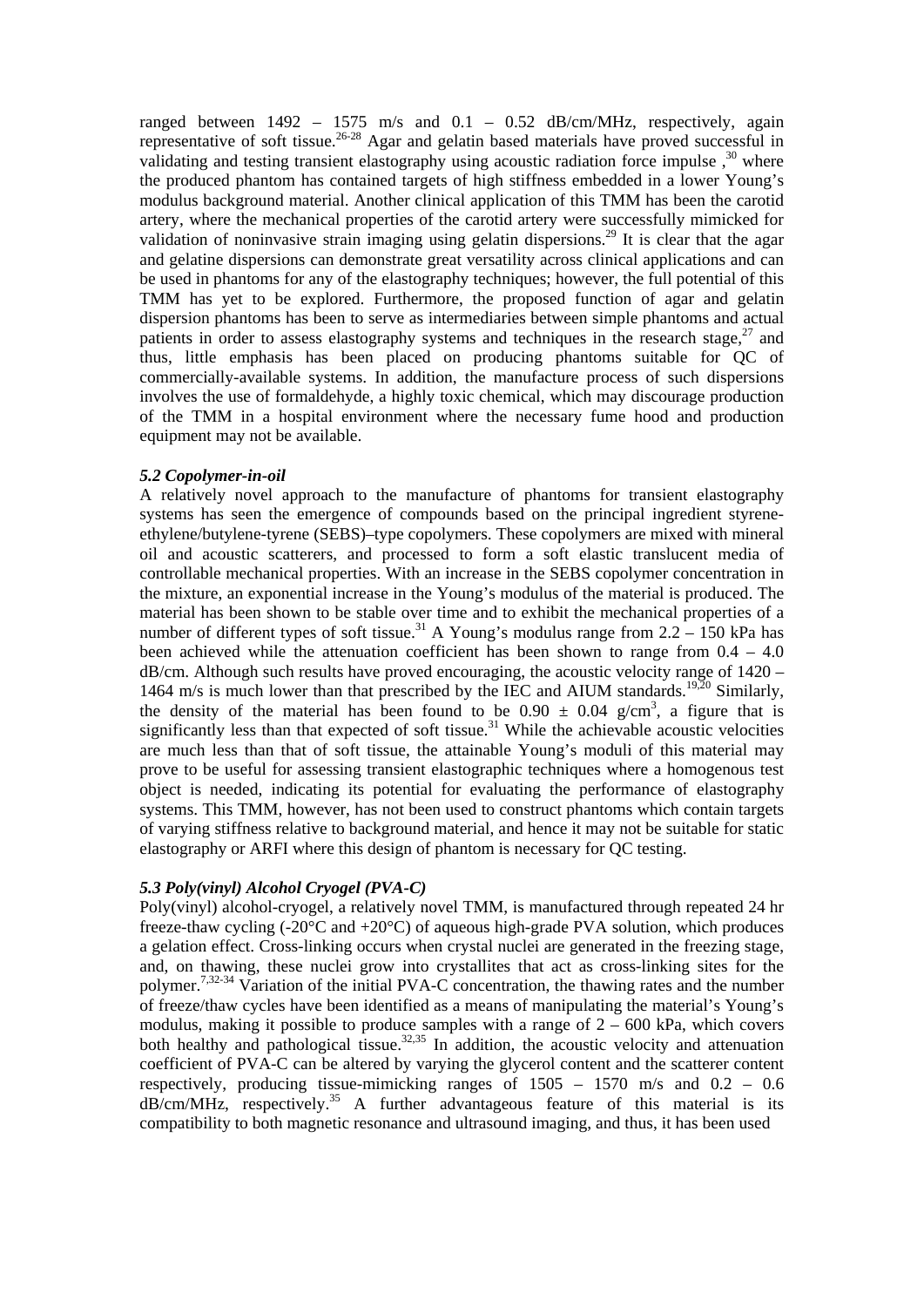|                                                    |                                |                                                                                               | <b>Acoustic Properties</b>   |                                                                   | <b>Mechanical Properties</b> |                     |                     | Range of                                   |                                                                                                                                        |
|----------------------------------------------------|--------------------------------|-----------------------------------------------------------------------------------------------|------------------------------|-------------------------------------------------------------------|------------------------------|---------------------|---------------------|--------------------------------------------|----------------------------------------------------------------------------------------------------------------------------------------|
| <b>Phantom/</b><br><b>Material</b>                 | <b>Commercial</b><br>/Research | Purpose/<br><b>Application</b>                                                                | Acoustic<br>Velocity $(m/s)$ | Attenuation<br>Coefficient<br>(dBcm)<br>$\mathrm{^{1}MHz^{-1}}$ ) | Targets<br>(kPa)             | Background<br>(kPa) | Elastic<br>Contrast | <b>Target</b><br><b>Dimensions</b><br>(mm) | <b>Limitations/Disadvantages</b>                                                                                                       |
| CIRS $059^{21}$                                    | Commercial                     | Anatomical training<br>phantom for breast<br>elastography and biopsy                          | $1540 \pm 10$                | 0.5                                                               | n/a                          | n/a                 | 3                   | $2 - 10$                                   | Elastic contrast very high.<br>Limited detail of mechanical<br>properties.                                                             |
| CIRS $066^{22}$                                    | Commercial                     | Anatomical training<br>phantom for prostate<br>elastography and biopsy                        | $1540 \pm 10$                | 0.5                                                               | n/a                          | n/a                 | 3                   | 10                                         | Elastic contrast very high.<br>Limited detail of mechanical<br>properties. Target dimensions<br>large                                  |
| Blue<br>Phantom <sup>25</sup>                      | Commercial                     | Anatomical training<br>phantom for breast<br>elastography and biopsy                          | n/a                          | n/a                                                               | n/a                          | n/a                 | n/a                 | $6 - 11$                                   | Limited detail of mechanical and<br>acoustic properties. Target<br>dimensions large for breast.                                        |
| CIRS 049 &<br>$049a^{23}$                          | Commercial                     | Elasticity phantoms for<br>QA                                                                 | $1540 \pm 10$                | 0.5                                                               | 8, 14, 45, 80                | 25                  | $0.3 - 3$           | $1.58 - 6.49$                              | Background mechanical<br>properties suitable for breast<br>only.                                                                       |
| <b>CIRS</b><br>040GSE <sup>24</sup>                | Commercial                     | Multi-purpose multi-<br>tissue phantoms for QA                                                | $1540 \pm 10$                | $0.5 \& 0.7$                                                      | 10, 40, 60                   | n/a                 | n/a                 | $6 - 8$                                    | Limited detail of background<br>mechanical properties. Limited<br>number of targets.                                                   |
| Agar and<br>gelatine $^{26-30}$                    | Research                       | Anthropomorphic breast,<br>carotid phantoms for<br>testing transient and ARFI<br>elastography | $1492 - 1575$                | $0.1 - 0.52$                                                      | $15 - 92$                    | $5 - 135$           | $0.5 - 4.6$         | $0.5 - 14$                                 | Manufacture process involves<br>toxic chemicals.                                                                                       |
| Copolymer-<br>$in$ - $oil$ <sup>31</sup>           | Research                       | Transient elastography<br>accuracy measurement                                                | $1420 - 1464$                | $0.4 - 4.0$                                                       | n/a                          | $2.2 - 150$         | n/a                 | n/a                                        | Has not been used to construct<br>embedded targets thus not<br>applicable to ARFI and Static<br>elastography. Acoustic velocity<br>low |
| Poly(vinyl<br>alcohol)<br>cryogel <sup>32-37</sup> | Research                       | Transient elastography<br>accuracy measurement,<br>multi-modality studies                     | $1505 - 1570$                | $0.2 - 0.6$                                                       | n/a                          | $4 - 615$           | n/a                 | n/a                                        | Has not been used to construct<br>embedded targets thus not<br>applicable to ARFI and static<br>elastography.                          |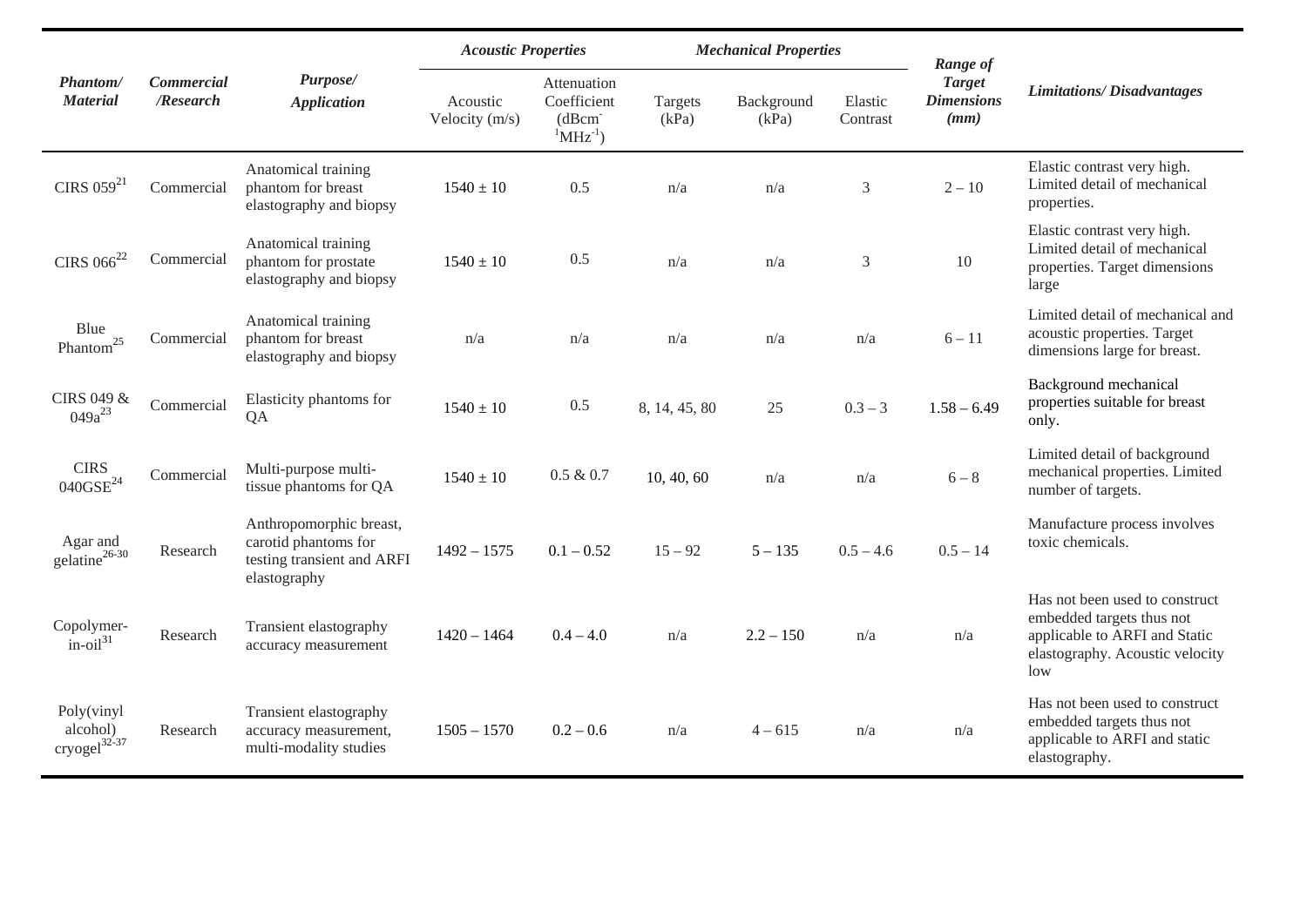to construct a range of tissue mimicking phantoms for QC testing and research for both ultrasound and MR imaging. $33,34,36$  The accuracy of a commercially-available reflective-mode transient elastography system has been assessed using PVA-C as a test object to mimic the shear elastic, acoustic velocity and attenuation coefficient characteristics of the progressive states of liver fibrosis.<sup>35</sup> Furthermore, intravascular studies have employed PVA-C to simulate the local elastic properties of plaque and of the surrounding carotid arterial wall and similarly the material has been used in the construction of aortic vessel phantoms, proving the material to be durable and replicative of the vessel wall stiffness.<sup>7,33</sup> Anatomically-realistic renal artery vessels has also been mimicked in terms of both their acoustic and mechanical properties.<sup>3</sup> Anthropomorphic brain phantoms, multi-volume stenosed vessel phantoms and breast biopsy phantoms have also been successfully developed using PVA-C as the base TMM for multimodality studies.<sup>34</sup> Although PVA-C has been useful not only for research purposes but also in the assessment of commercial clinical elastography systems, the material must be processed under very specific conditions in order to achieve specific stiffness values, and thus the TMM can be laborious to manufacture. Similarly, as is the case for copolymer-in-oil TMM, PVA-C has not been used to construct targets of elevated stiffness relative to the background phantom material, and thus has not yet been proven appropriate for QC testing of static elastography and ARFI.

#### **6. Conclusion**

There is a continued strong interest in the growing clinical utilisation of elastographic techniques for both qualitatively visualising and quantitatively measuring the mechanical properties of soft tissues, presenting new clinical information relating to the pathological state of tissue as an adjunct to conventional ultrasound imaging techniques.49 It is vitally important that these new techniques are fully evaluated technically as well as clinically before they are introduced into routine clinical practice. Furthermore, as with all ultrasound techniques, there is a requirement for clinicians and sonographers to be adequately trained to enable them to acquire high quality images, free from artefacts and, further, for them to understand the role of instrument controls on the resultant image quality. Accordingly, TMM phantoms have a valuable role to play and there is thus an equal requirement for commercial availability of suitable tissue mimicking anthropomorphic phantoms. Despite the relatively large number of phantoms reviewed here which are either commercially-available or under development in various research laboratories, few of these phantoms adequately meet the requirements of the different ultrasound elastography techniques or the range of clinical applications in terms of their mechanical properties and the characteristics of their test targets. There thus exists a clear need for the continued development of suitable tissue mimicking phantoms with more specialised designs, moving away from the current general purpose phantom approach used by some manufacturers to more anatomically-specific phantom designs. The rapid pace of developments of elastographic systems will likely continue over the coming years, which will further challenge our ability to adequately assess the performance of these diagnostic systems and train staff in their use.

#### **References:**

- 1. Céspedes, I., Ophir, J., Ponnekanti, H. & Maklad, N. Elastography: elasticity imaging using ultrasound with application to muscle and breast in vivo. *Ultrason Imaging* **15**, 73-88 (1993).
- 2. Ophir, J., Céspedes, I., Ponnekanti, H., Yazdi, Y. & Li, X. Elastography: a quantitative method for imaging the elasticity of biological tissues. *Ultrason Imaging* **13**, 111-134 (1991).
- 3. Gheorghe, L., Iacob, S. & Gheorghe, C. Real-time sonoelastography a new application in the field of liver disease. *J Gastrointestin Liver Dis* **17**, 469-474 (2008).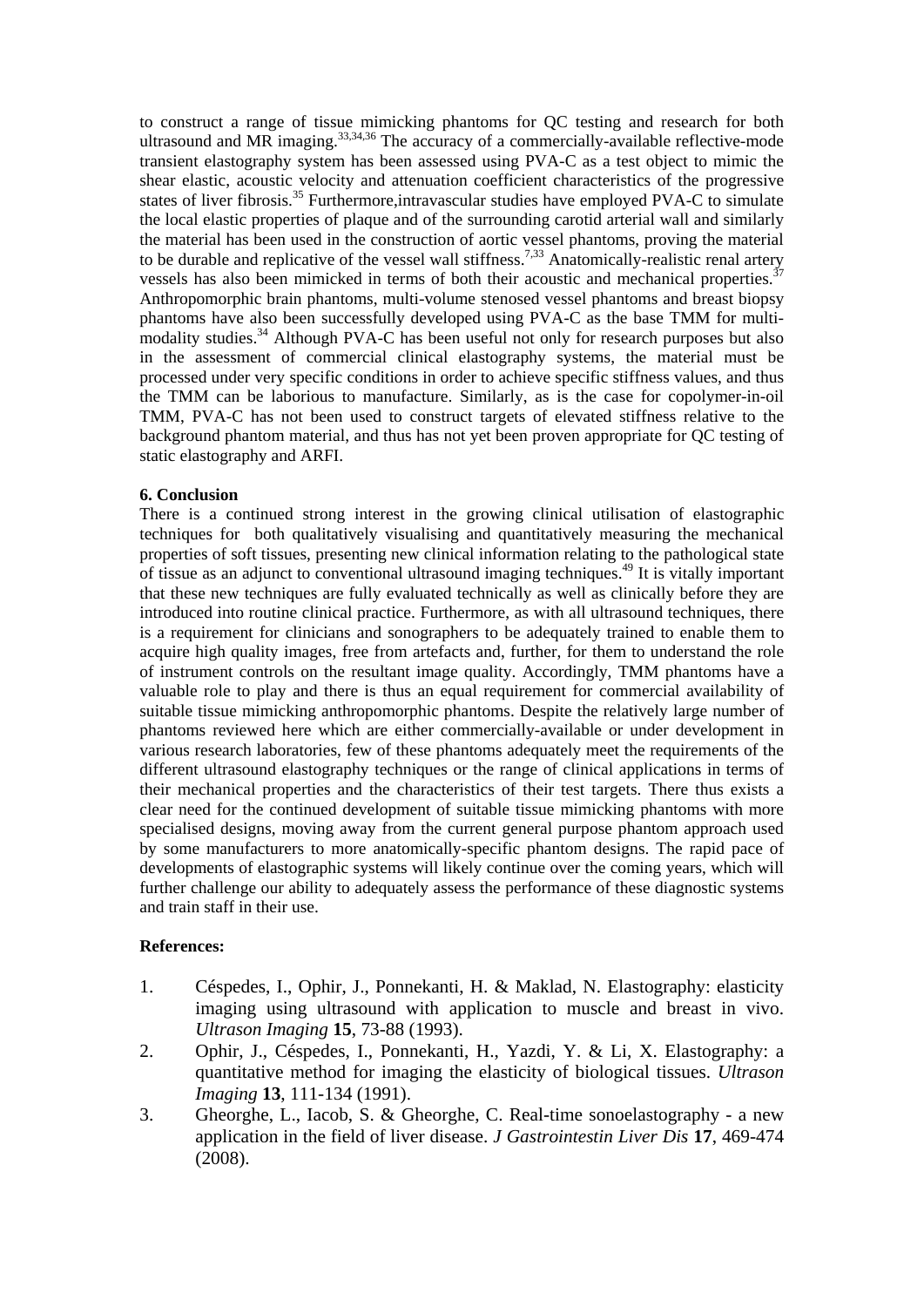- 4. Nightingale, K.R., Palmeri, M.L., Nightingale, R.W. & Trahey, G.E. On the feasibility of remote palpation using acoustic radiation force. *J Acoust Soc Am* **110**, 625-634 (2001).
- 5. Yeh, W.C.*, et al.* Elastic modulus measurements of human liver and correlation with pathology. *Ultrasound Med Biol* **28**, 467-474 (2002).
- 6. Sandrin, L., Tanter, M., Gennisson, J., Catheline, S. & Fink, M. Shear elasticity probe for soft tissues with 1-D transient elastography. *IEEE Trans Ultrason Ferroelectr Freq Control* **49**, 436-446 (2002).
- 7. Brusseau, E., Fromageau, J., Finet, G., Delachartre, P. & Vray, D. Axial strain imaging of intravascular data: results on polyvinyl alcohol cryogel phantoms and carotid artery. *Ultrasound Med Biol* **27**, 1631-1642 (2001).
- 8. Gao, L., Parker, K.J, Lerner, R.M & Levinson, S.F. Imaging of the elastic properties of tissue--a review. *Ultrasound Med Biol* **22**, 959-977 (1996).
- 9. Sandrin, L.*, et al.* Transient elastography: a new noninvasive method for assessment of hepatic fibrosis. *Ultrasound Med Biol* **29**, 1705-1713 (2003).
- 10. Zhu, Q.-L.*, et al.* Real-time ultrasound elastography: its potential role in assessment of breast lesions. *Ultrasound Med Biol* **34**, 1232-1238 (2008).
- 11. Schaefer, F.K.*, et al.* Breast ultrasound elastography--results of 193 breast lesions in a prospective study with histopathologic correlation. *Eur J Radiol* **77**, 450-456 (2011).
- 12. Rago, T. & Vitti, P. Role of thyroid ultrasound in the diagnostic evaluation of thyroid nodules. *Best Pract Res Clin Endocrinol Metab* **22**, 913-928 (2008).
- 13. Salomon, G.*, et al.* Evaluation of prostate cancer detection with ultrasound real-time elastography: a comparison with step section pathological analysis after radical prostatectomy. *Eur Urol* **54**, 1354-1362 (2008).
- 14. de Korte, C.L. & van der Steen, A.F. Intravascular ultrasound elastography: an overview. *Ultrasonics* **40**, 859-865 (2002).
- 15. Fahey, B.*, et al.* In vivo guidance and assessment of liver radio-frequency ablation with acoustic radiation force elastography. *Ultrasound Med Biol* **34**, 1590-1603 (2008).
- 16. Kim, J.E.*, et al.* Acoustic radiation force impulse elastography for chronic liver disease: comparison with ultrasound-based scores of experienced radiologists, child-pugh scores and liver function tests. *Ultrasound Med Biol* **36**, 1637-1643 (2010).
- 17. Bavu E., G.J.-L., Mallet V., Osmanski B.-F., Couade M.,, Bercoff J. , F.M., Sogni P. , Vallet-Pichard A. , Nalpas B., & Tanter M., P.S. Supersonic shear imaging is a new potent morphological non-invasive technique to assess liver fibrosis. Part 1: Technical feasability. *Hepatology* **52**, S59–S182 (2010).
- 18. Browne, J.E., Ramnarine, K.V., Watson, A.J. & Hoskins, P.R. Assessment of the acoustic properties of common tissue-mimicking test phantoms. *Ultrasound Med Biol* **29**, 1053-1060 (2003).
- 19. IEC-1390. Real–time pulse-echo systems-Guide for test procedures to determine performance specifications. *International Electrotechnical Commission* **1390**(1996).
- 20. AIUM. Standard methods for measuring performance of pulse-echo ultrasound imaging equipment. *American Institute of Ultrasound in Medicine*, 43-48 (1990).
- 21. CIRS. (2005). "Breast Elastography Phantom Model 059." from www.**cirs**[inc.com/](http://www.cirsinc.com/pdfs/059cp.pdf)**pdf**s/**059**cp.**pdf**.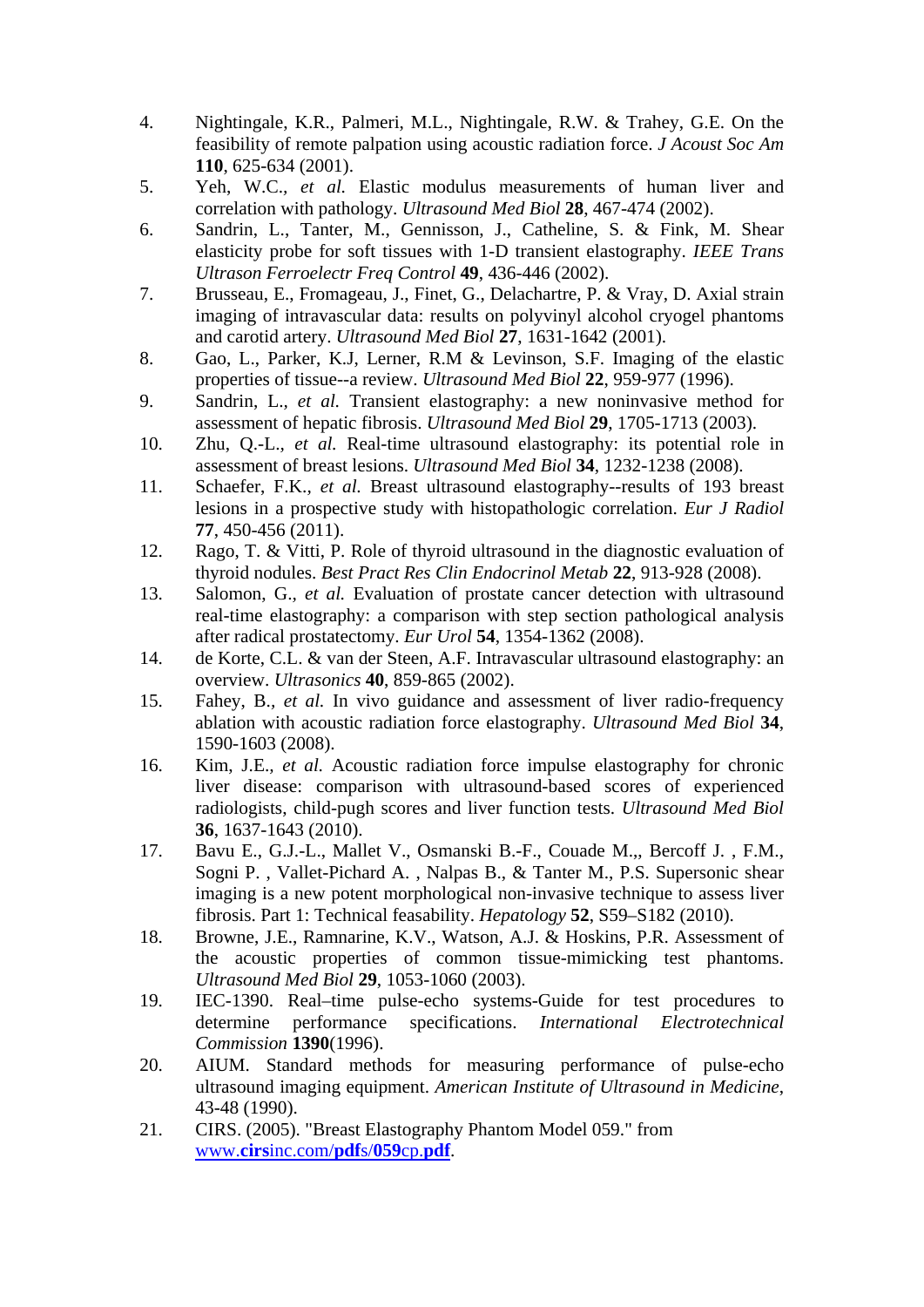- 22. CIRS. (2006). "Prostate Elastography Phantom Model 066." from www.**cirs**[inc.com/pdfs/](http://www.cirsinc.com/pdfs/066cp.pdf)**066**cp.pdf.
- 23. CIRS. (2008). "Elasticity QA Phantoms Models 049 & 049a." from www.**cirs**[inc.com/pdfs/](http://www.cirsinc.com/pdfs/049.pdf)**049**.pdf.
- 24. CIRS. (2009). "*Multi-Purpose Multi-Tissue Ultrasound Phantom 040GSE*." from www.**cirs**[inc.com/pdfs/](http://www.cirsinc.com/pdfs/040GSE.pdf)**040**GSE.pdf.
- 25. Blue Phantom. (2011). "Specifications: Elastography Ultrasound Breast Phantom." from [http://www.bluephantom.com/product/Elastography-](http://www.bluephantom.com/product/Elastography-Ultrasound-Breast-Phantom.aspx?cid=380)[Ultrasound-Breast-Phantom.aspx?cid=380](http://www.bluephantom.com/product/Elastography-Ultrasound-Breast-Phantom.aspx?cid=380).
- 26. Madsen, E.L., Hobson, M.A., Shi, H., Varghese, T. & Frank, G.R. Tissuemimicking agar/gelatin materials for use in heterogeneous elastography phantoms. *Phys Med Biol* **50**, 5597-5618 (2005).
- 27. Madsen, E.L.*, et al.* Anthropomorphic breast phantoms for testing elastography systems. *Ultrasound Med Biol* **32**, 857-874 (2006).
- 28. Madsen, E.L., Hobson, M.A., Shi, H., Varghese, T. & Frank, G.R. Stability of heterogeneous elastography phantoms made from oil dispersions in aqueous gels. *Ultrasound Med Biol* **32**, 261-270 (2006).
- 29. Ribbers, H., Lopata, R.G.*, et al.* Noninvasive two-dimensional strain imaging of arteries: validation in phantoms and preliminary experience in carotid arteries in vivo. *Ultrasound Med Biol* **33**, 530-540 (2007).
- 30. Melodelima, D., Bamber, J.C., Duck, F.A., Shipley, J.A. & Xu, L. Elastography for breast cancer diagnosis using radiation force: system development and performance evaluation. *Ultrasound Med Biol* **32**, 387-396 (2006).
- 31. Oudry, J., Bastard, C., Miette, V., Willinger, R. & Sandrin, L. Copolymer-inoil phantom materials for elastography. *Ultrasound Med Biol* **35**, 1185-1197 (2009).
- 32. Fromageau, J.*, et al.* Estimation of polyvinyl alcohol cryogel mechanical properties with four ultrasound elastography methods and comparison with gold standard testings. *IEEE Trans Ultrason Ferroelectr Freq Control* **54**, 498-509 (2007).
- 33. Chu, K.C. & Rutt, B.K. Polyvinyl alcohol cryogel: an ideal phantom material for MR studies of arterial flow and elasticity. *Magn Reson Med* **37**, 314-319 (1997).
- 34. Surry, K.J., Austin, H.J., Fenster, A. & Peters, T.M. Poly(vinyl alcohol) cryogel phantoms for use in ultrasound and MR imaging. *Phys Med Biol* **49**, 5529-5546 (2004).
- 35. Cournane, S., Cannon, L., Browne, J.E. & Fagan, A.J. Assessment of the accuracy of an ultrasound elastography liver scanning system using a PVAcryogel phantom with optimal acoustic and mechanical properties. *Phys Med Biol* **55**, 5965-5983 (2010).
- 36. Peppas, N.A. Turbidimetric studies of aqueous poly(vinyl alcohol) solutions. *Makromol. Chem.* **176**, 3433–3440 (1975).
- 37. King, D.M., Moran, C.M., McNamara, J.D., Fagan, A.J. & Browne, J.E. Development of a Vessel-Mimicking Material for use in Anatomically Realistic Doppler Flow Phantoms. *Ultrasound Med Biol* **37**, 813-826 (2011).
- 38. Evans, A.*, et al.* Quantitative shear wave ultrasound elastography: initial experience in solid breast masses. *Breast Cancer Res* **12**, R104 (2010).